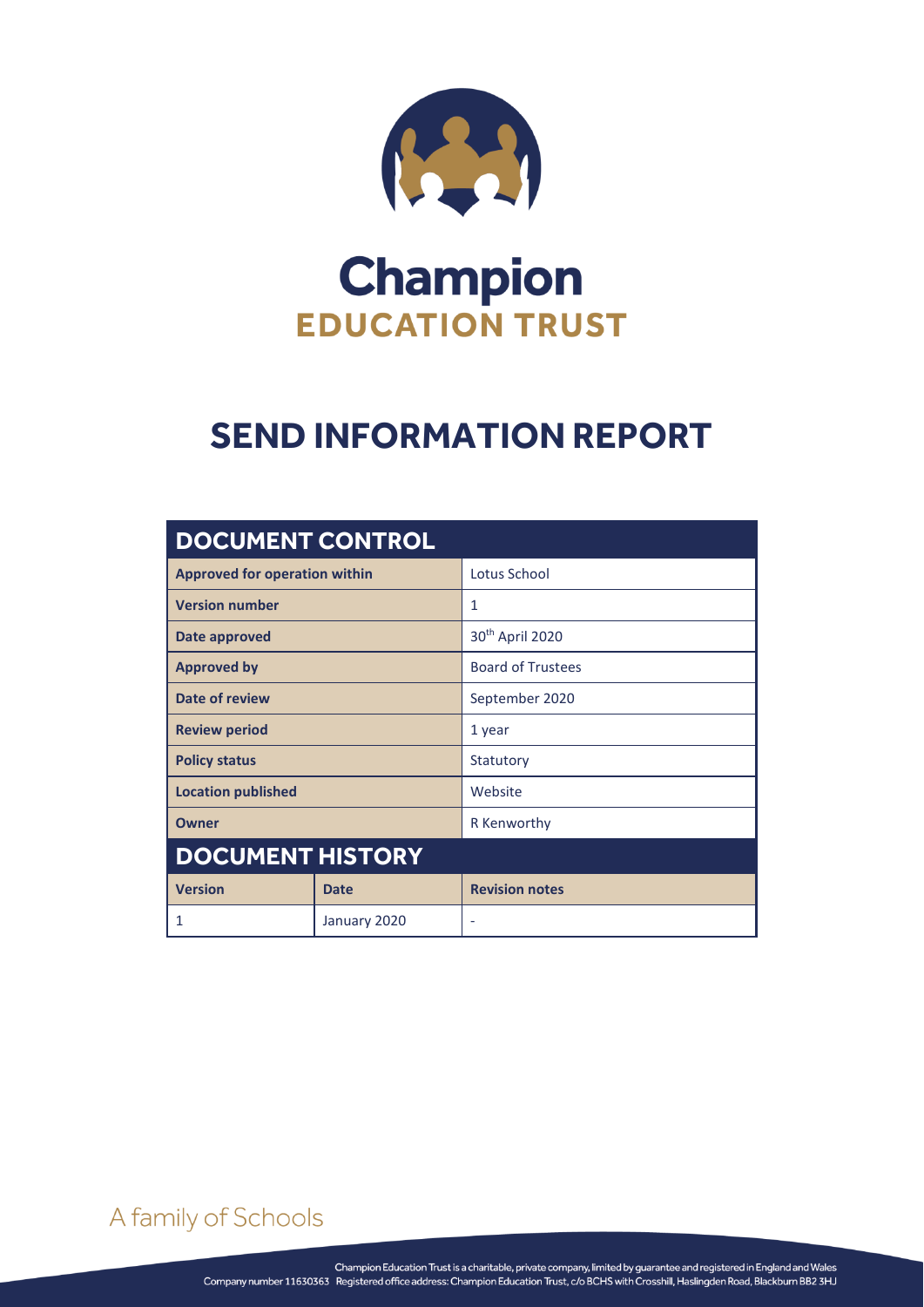## **SEND INFORMATION REPORT**

#### **INFORMATION ABOUT LOTUS SCHOOL**

Lotus has been purpose built to accommodate students who have an Education, Health and Care plan with a primary need for Social, Emotional and Mental Health. Our school will cater to 48 students ranging from Year 6 to Year 11. Our students will have access to a bespoke curriculum that will deliver all the core subjects, meaningful qualifications and therapeutic interventions that will help to develop them into successful young adults.

We will also provide students with opportunities to study off site and take part in outdoor educational activities, work experience and community based work.

Lotus is part of the Champion Education Trust.

#### **WHAT IS OUR APPROACH TO TEACHING OUR STUDENTS?**

Lotus takes a personalised approach to meeting needs of each individual learner by providing a highly differentiated package of curriculum offers and programmes of study. At Lotus we currently offer three curriculum pathways within each Key Stage:

#### Preparing to Learn

This pathway is for students displaying a high level of dysregulated behaviour and will consist of a high percentage of therapeutic interventions, in order to support the student's ability to engage and manage within a classroom setting. Students will have shorter learning periods and be given time to have sensory breaks. There will be a strong focus on basic Numeracy and Literacy. At Key Stage 4 students will take Entry Level qualifications in English and Maths and a number of ASDAN awards.

#### Engaging successfully in Learning

Students will continue to have planned therapeutic interventions but will access the classroom environment full time and the full curriculum that will be highly differentiated. At Key Stage 2 and 3 there will be an emphasis on Numeracy and Literacy, particularly Reading. They will take part in community based projects and at Key Stage Four they will sit Entry Level 3/Level 1 Functional skills in English, Maths and Science and a BTEC Level 1 qualification, they will also have the option of taking part in the Duke of Edinburgh award.

#### Thriving in Learning

Students will continue to have planned daily therapeutic interventions but will access a range of formal curriculum subjects in both Key Stage Two, Three and Four. At Key stage 4 they will take part in work experience and Duke of Edinburgh Bronze award and they will have the option to sit GCSEs or equivalent in English, Maths and Science as well as BTEC Level 1/2 qualifications in two subjects.

#### **HOW DO WE ADAPT THE CURRICULUM AND LEARNING ENVIRONMENT?**

At Lotus we know that each one of our students is beginning their learning journey from different starting points. We recognise that our students will have somewhat spikey profiles, having skills and aptitudes in some areas and difficulties in other. Students may have large gaps in their learning due to their inability to access mainstream education in the past. As a school we are committed to excellence and have an ambitious vision for each and every one of our students. We know that life and learning in general can be very difficult for them, we endeavour at all times to present the curriculum to them in a way that they can understand and make use of, and have adopted a Creative Curriculum approach at Key Stage Two and Three. This approach aims to support students in understanding the links between the different National Curriculum subjects and will consist of termly projects that will encompass the full variety of the National Curriculum, but minimise the need for students to have lots of different teachers and visit different classrooms. These projects will also include visits out into the local community and local landmarks.

We celebrate every small step of progress that they make. We want to empower our students to manage their own learning needs and to be able to learn as independently as possible. We know that our students progress at different rates and we therefore individualise the curriculum for each young person in order that students can realise our high expectations of them, regardless of their starting points. Our students have full access to the National Curriculum, which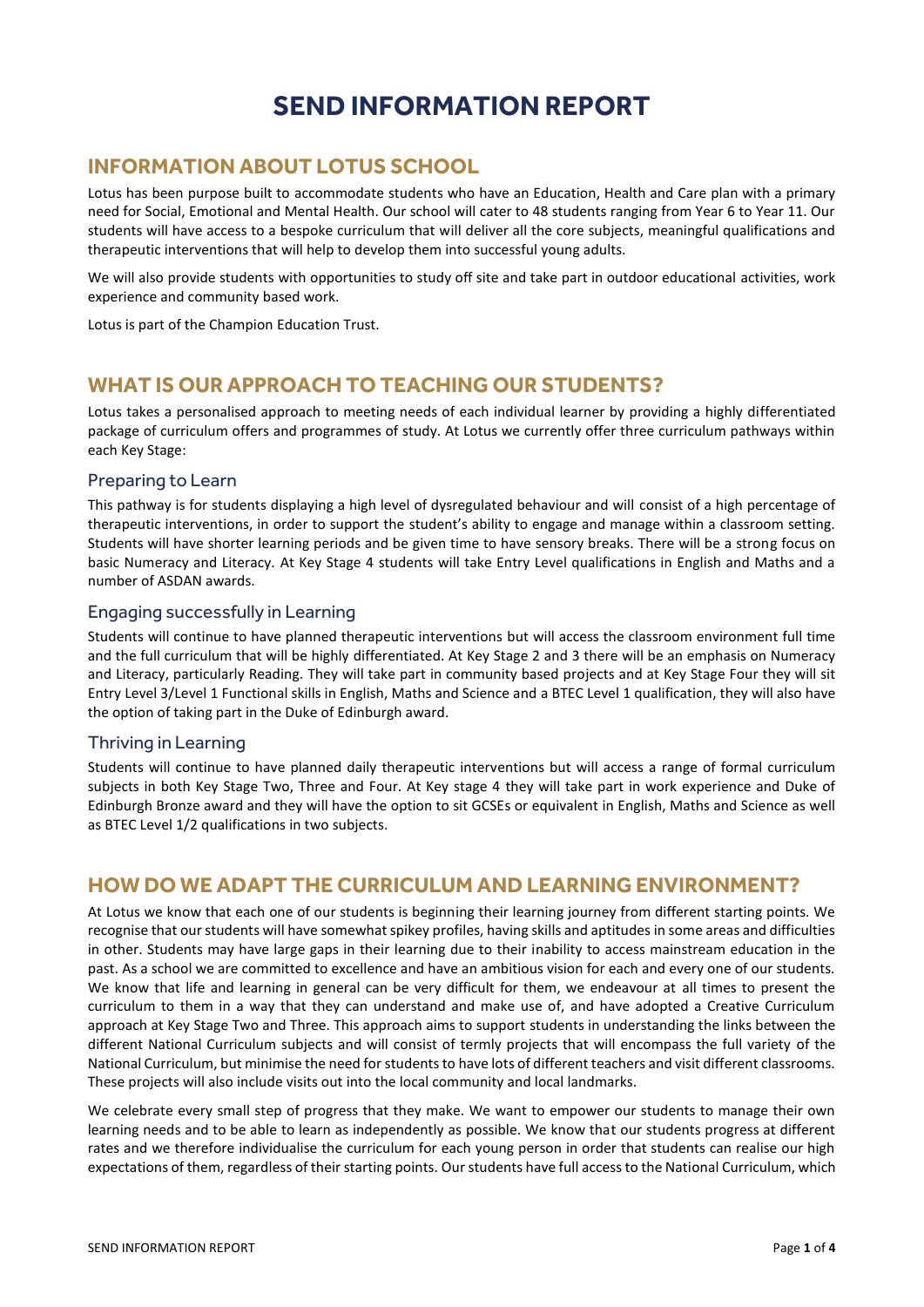is differentiated according to needs and abilities. Within the curriculum we place great emphasis on social skills, communication and building emotional resilience.

### **HOW DO WE CONSULT PARENTS AND INVOLVE THEM IN THEIR CHILD'S EDUCATION?**

Lotus is committed to working in partnership with parents and carers and consider it a crucial element in a student's developmental process. Families are welcome to visit the school regularly, in addition to the scheduled Parent/Carer Consultation events. We hold regular coffee mornings/afternoons and workshops in the school to which all parents/carers are invited. Parents/Carers are invited to attend Transition Meetings, Annual Review and EHCP Meetings and are also invited to make written contributions. Information about school dates and curriculum content are placed on the school website and sent home to parents.

We also have a Family Support Worker who is employed to support the families of the students who attend Lotus. This member of staff will work directly with parents/carers offering support, signposting them to relevant agencies if needed and running parent/carer support groups and activities for parents/carers and students to be involved in together.

## **HOW DO WE CONSULT STUDENTS AND INVOLVE THEM IN THEIR EDUCATION?**

The students are the heart of the school and each aspect of Lotus reflects this. Teachers take every effort to plan activities which are meaningful and relevant for the students. Student's views are also taken into consideration through robust self-assessment procedures we have here at the school. Teachers are then able to evaluate and check what students have enjoyed learning about the most throughout each term. Moreover, students have a voice through our Student Collective. They are able to make decisions about certain aspects of their school life, such as school meals, play/leisure equipment and activities or where they would like to go for the next school trip as well as being part of staff interview processes.

## **HOW DO WE ASSESS AND REVIEW STUDENTS' PROGRESS TOWARDS THEIR OUTCOMES?**

The school regards formative and summative assessment as an integral part of teaching and learning. We keep accurate records of students' achievements, ensuring that assessments are manageable and that they lead to useful information that informs parents and carers and informs teachers' future planning and target setting. We assess student progress in academic terms and also against EHCP targets, set to help them to overcome the difficulties identified on the EHCPs. We aim for our assessment to demonstrate the range of progress made both academically and socially and emotionally. If you would like more information about assessment please contact school.

### **HOW DO WE SUPPORT STUDENTS MOVING BETWEEN DIFFERENT PHASES OF EDUCATION?**

The school makes detailed arrangements for supporting students when they arrive at Lotus and when they are moving on to the next stage of their education and preparing for adulthood. Each student at the school is given a keyworker when they first arrive. All staff including the Headteacher can be a student's keyworker. Before the student begins the keyworker will go out to visit the student in their current setting. The student will then be offered a transition visit to once again meet their key worker and spend time within the building. For some students it may be appropriate to offer a phased transition into Lotus. If this is the case the school will work closely with the student, Parent/Carer and relevant professionals to create a transition package that enables the student to feel safe and supported.

As students prepare for Post 16 they will have access to detailed careers advice and students will be given support in completing Post 16 applications, visiting the different local provisions and attending interviews.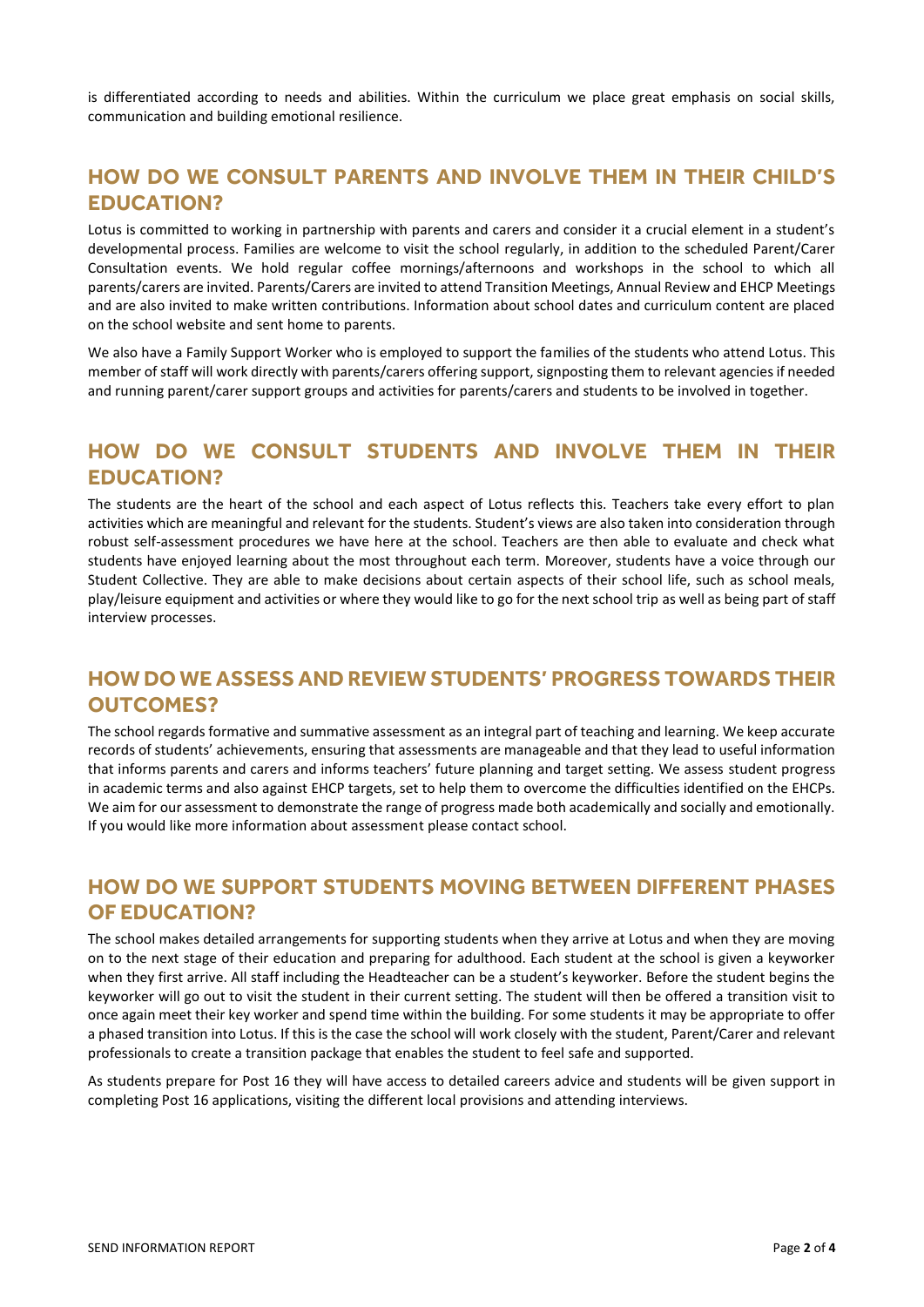#### **HOW DO WE SUPPORT STUDENTS PREPARING FOR ADULTHOOD?**

At Lotus we recognise that preparation for adulthood starts very early. We work with all our students and their families to give them the skills to make choices for themselves. From when they join us, we encourage and support our students in becoming increasingly independent, taking part in community activities, building emotional resilience and staying safe and healthy. Students are encouraged to engage in many practical activities within the community, are supported in choosing leisure activities, learn about healthy lifestyles, have the opportunity to explore options for their futures, and attend meaningful work experience placements within Key Stage 4. They have a formal transition plan from Year 9 onwards which sets personal targets to support the transition into adulthood.

We also have a Life Skills space which is a designated and fully kitted out provision that supports students in understanding how to live independently and complete daily tasks such as using a washing machine and preparing meals on a budget.

### **HOW DO WE SUPPORT STUDENTS TO IMPROVE THEIR SOCIAL, EMOTIONAL AND MENTAL HEALTH DEVELOPMENT?**

At Lotus we have a range of specialist intervention programmes associated with emotional and social development. All students have timetabled daily sessions which enable them to work on their specific EHCplan outcomes. These sessions may be on a one to basis or small group and may include; Lego Therapy, Dealing with Feelings programme, Social Skills or Sensory Circuits. The school day and curriculum have been designed to have a strong focus on building emotional resilience, achieving success and supporting students to have positive interactions with others. If a student requires a more professional/intense intervention we also provide access to various external therapists.

#### **WHAT EXPERTISE AND TRAINING DOES OUR STAFF HAVE TO SUPPORT OUR STUDENTS?**

Lotus aims to provide all staff with the knowledge and skills to successfully support the varied and complex needs our students have, through a range of regular external and internal training. This training provides all staff opportunities for their own professional development and will support them in their ability to plan and deliver an outstanding education, which meets the needs of the individual learners in front of them.

#### **HOW DOES THE PHYSICAL ENVIRONMENT SUPPORT OUR STUDENTS?**

We recognise that each student is unique and we are committed, and adept at adapting our practice to meet the specific needs of each of them. Lotus has been specifically designed to meet the needs of learners who have a primary need of SEMH. As a result we have a large number of small intervention spaces, two bespoke sensory rooms, classrooms that are smaller and more intimate than a standard setting and are low stimulus environments, which means we do not have bells and displays in the school are kept to a minimum. We also have a number of outdoor spaces that can be utilised throughout the day by the students if needed. As previously mentioned we have a dedicated Life Skills space and a number of meeting rooms that can be utilised by outside professionals who are working with the students.

#### **HOW DO WE INVOLVE OTHER ORGANISATIONS IN MEETING THE NEEDS OF OUR STUDENTS AND SUPPORTING THEIR FAMILIES?**

We work closely with a range of local social care services that our students attend to ensure that approaches across settings are consistent and that there is clear communication between all agencies involved with the child. A member of the Senior Leadership team at the school has the role of Designated Safeguarding Officer and works collaboratively with the relevant professionals such as social workers to ensure the student receives appropriate and effective support.

#### **HOW DO WE EVALUATE THE EFFECTIVENESS OF OUR PROVISION?**

The effectiveness of our provision is frequently evaluated not only by the Senior Leadership Team, Staff and the Governors but also by external auditors and consultants – please contact school and request to see our School Evaluation and Development Plan.